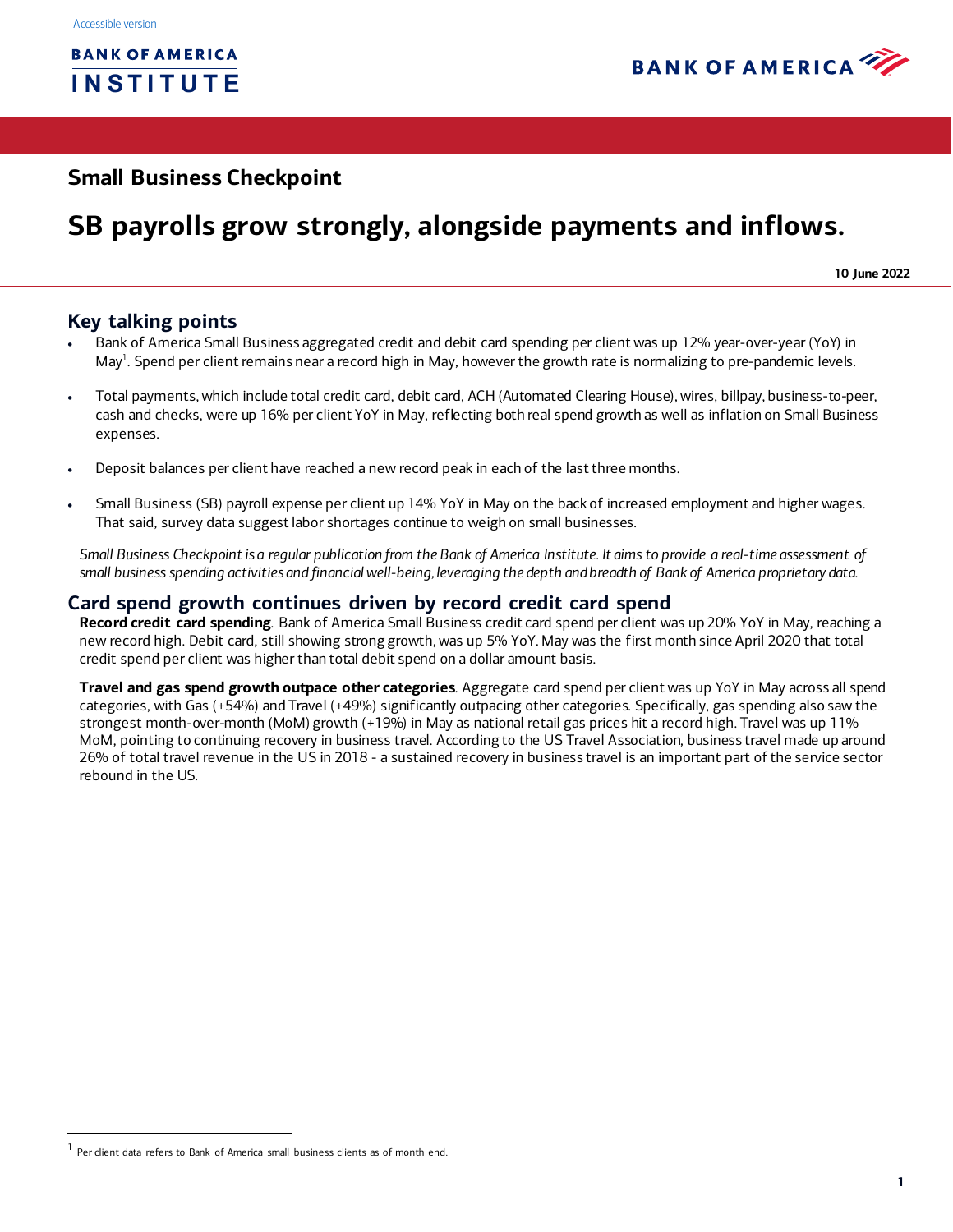#### Exhibit 1: Bank of America Small Business credit and debit card spending per client(YoY %growth)

After declining in 2020, year-on-year credit card growth has outpaced debit card growth each month since Nov 2021



#### Exhibit 2: Bank of America Small Business card spend per client by category (YoY growth)

YoY growth remains high for larger categories like retail and services, but gas and travel continue to lead all categories in growth.



Source: Bank of America Internal Data

# **Small businesses drive job and wage growth through growing payrolls and new business formations**

Bank of America Small Business outflow data demonstrates significant growth in Payroll spend per client, which was up 14% YoY in May. The strong payroll growth is likely a reflection of both resilient job growth and higher wages. The data also confirms signals from Bureau of Labor Statistics' May nonfarm payrolls report which showed a solid 390k gain in jobs and a 5.2% YoY growth in average hourly earnings

### Exhibit 3: Payroll spending growth per client relative to Jan 2020 (%, 3-month moving average)

Average payroll spending has grown significantly since second half of last year



Source: Bank of America Internal Data

That said, just like the rest of the labor market, small businesses are also facing labor shortage challenges. Bureau of Labor Statistics continue to highlight very high levels of job openings in the US economy. And according to Bank of America's 2022 Small Business Report, 41% percent of Small Businesses say labor shortages are impacting their businesses. Of those, 35% are having difficulty filling job openings and 29% are raising wages to attract talent. 26% of business owners expect to hire in in the next 12 months, up from 21% in 2021. The good news is that the labor force participation rate ticked up by a tenth to 62.3% in May, suggesting increasing supply of labor.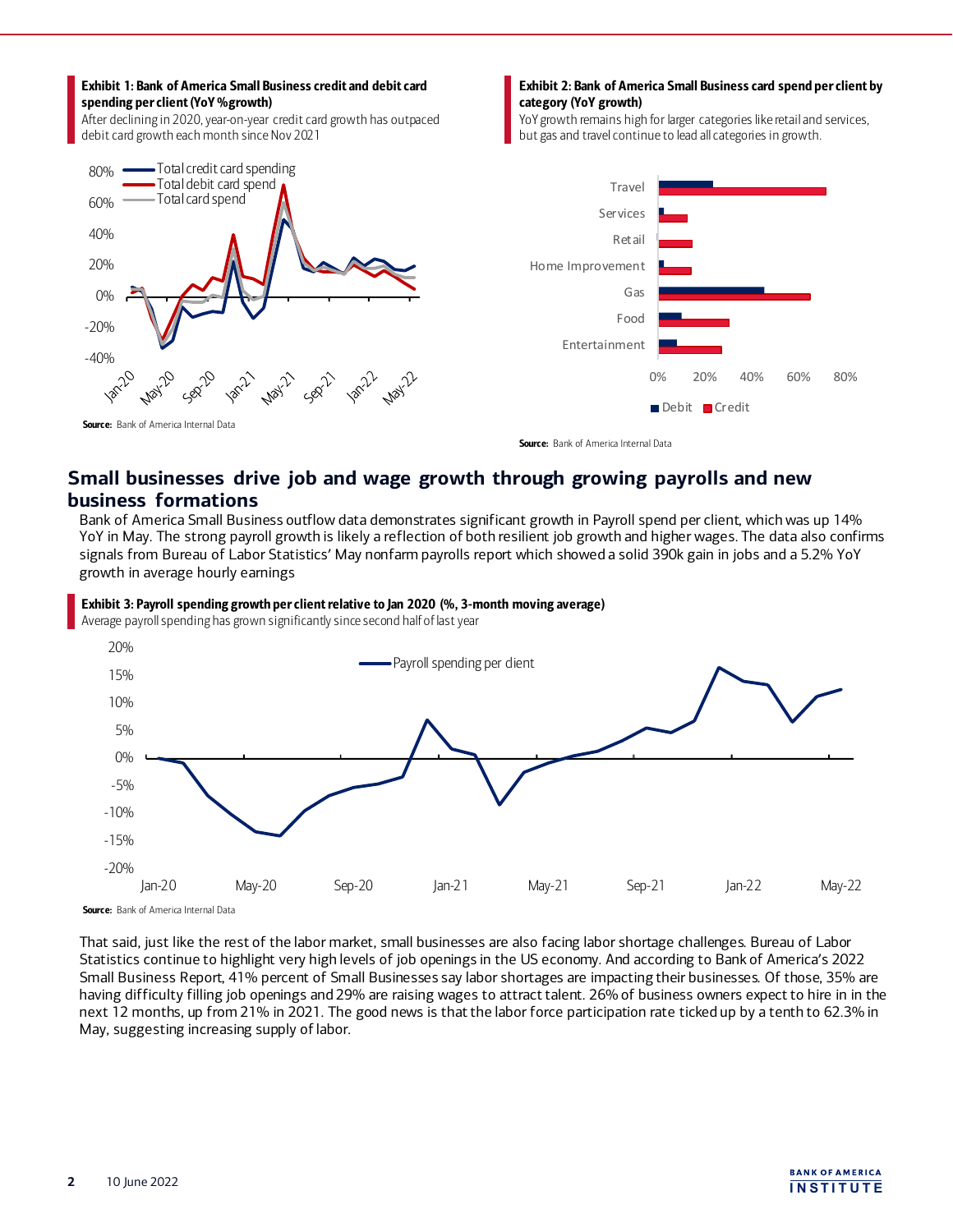#### Exhibit 4: Job openings rate by establishment size (%)(BLS)

The job opening rate surged since the pandemic as labor shortages become a challenge for Small Business owners



Source: Bureau of Labor Statistic (BLS). Note: job opening rate is the ratio between number of job openings and total employment.

All industry segments showed growth in payroll spend by client YoY in May and when compared to pre-pandemic period.

- Transportation leads payroll spending growth relative to Jan 2020 (up +25%) but the YoY % growth is more modest at 3%.
- Retail sector payroll spending returned to pre-pandemic levels in June 2021 and saw 20% YoY growth in May, the strongest among all sectors. Within the components of retail, Apparel Stores (+23%) and Restaurants and Bars (28%) saw the strongest payroll spending growth.
- Payroll spend per client for services is slightly higher than all other industries with some sub segments like Amusement and Recreation (+26%), Business Services (+26%) and Hotels/lodging (+21%) showing stronger % YoY growth driven by business reopening.



Exhibit 5: Growth in payroll from Jan 2020 by Industry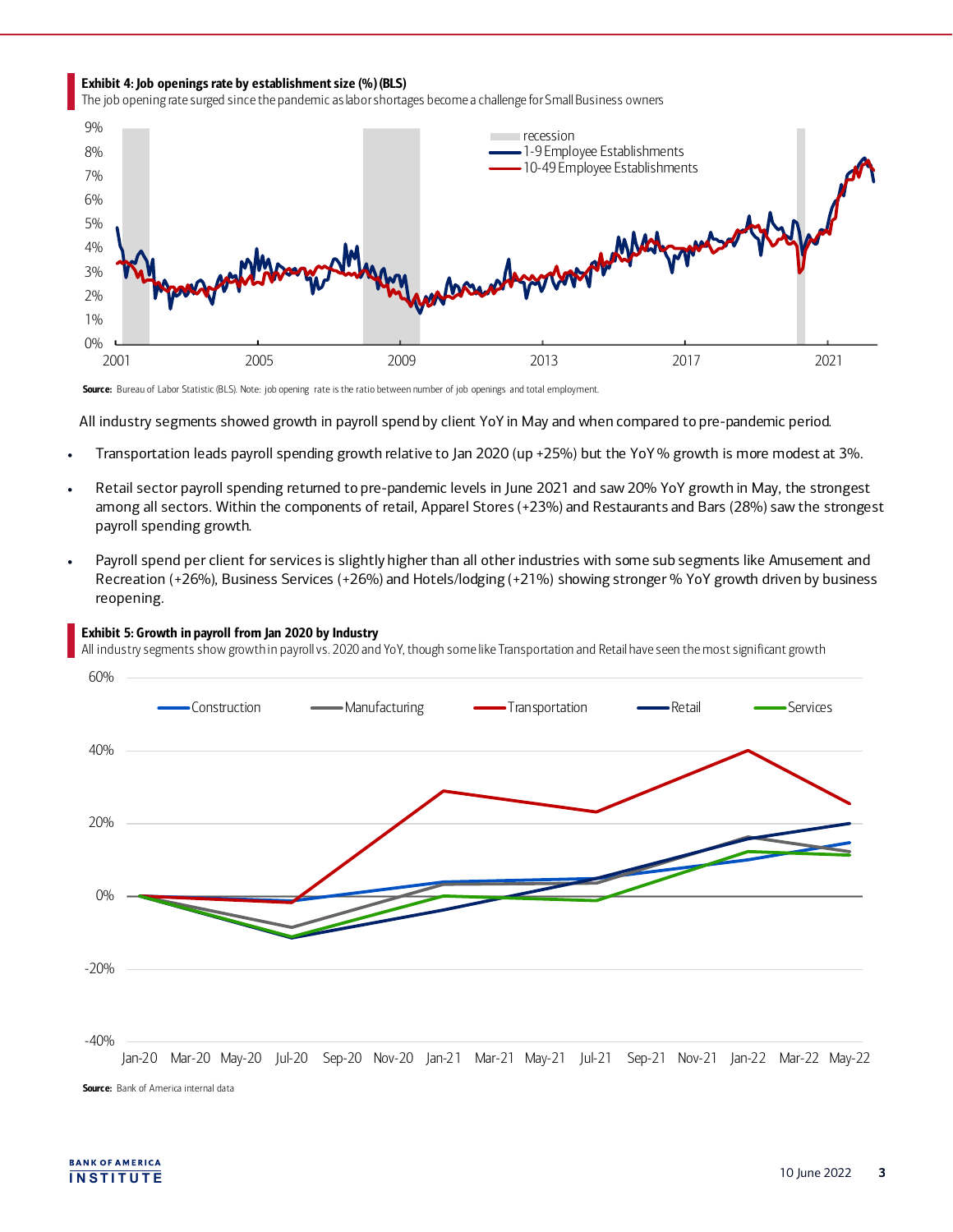In addition to payroll, small businesses drive employment growth through new business starts. According to data from the US Census Bureau, new business formation has grown rapidly in recent years from 67k/week in 2019 to107k/week in 2022. Bank of America credit card application data is consistent with this trend. In addition, we also found that there is a strong desire for credit cards among these newly formed businesses. According to Bank of America internal data, by July 2020 credit card applications from new customers with newly formed businesses were back to pre-pandemic (January 2020) norms. In March 2021 these applications were up 41% and in May 2022, applications from new clients with newly formed businesses are up 59%. By contrast, credit card applications from new small business clients with existing businesses have only recently recovered, meeting pre-pandemic levels for the first time in March 2022.

Credit card application volume from new businesses varied significantly by industry.

- Industries reflective of personal interest or skill like Amusement and Recreation Services (+148%), Repair Services (+82%) and Personal Services (+151%) saw higher than average growth in new business credit card applications from Jan 2020 to May 2022.
- Motor Freight Transportation, driven by growth in shipping and last mile distribution soared, growing almost 14x January volume.
- Conversely, credit card applications from newly formed business in Restaurant and Bar or Educational Services industries are up only 8% and 15% respectively.



Exhibit 6: Business Applications, Weekly (Not seasonally adjusted) New business applications remain high relative to pre-pandemic(Jan



Credit card applications from newly formed businesses surged in 2021 and continue to grow in 2022



Source: Census Bureau

### **Strong inflows continue to drive deposit balance growth even amidst rising payments**

Source: Bank of America internal data

Small Business payments occur through additional channels other than credit and debit cards, such as ACH, wires, billpay, business-to-peer, cash and checks. Examining the topline trends of these payment methods provides further insight into the broader payment activity of Small Businesses.

As with credit and debit card spend, Bank of America Small Business payments data shows continued YoY growth, with total payments per client up 16% YoY in May.

ACH and Wire payments per client both grew 18% YoY in May. These categories capture growth in bigger-ticket items, such as rent payments, car loans/leases, and payroll, which make up a significant portion of Small Business operating expenses.

Small Business inflows per client keep growing YoY as well, up 15% per client in May, continuing to drive consistent balance growth. Strong cash reserves are helping Small Businesses deal with challenges of inflation.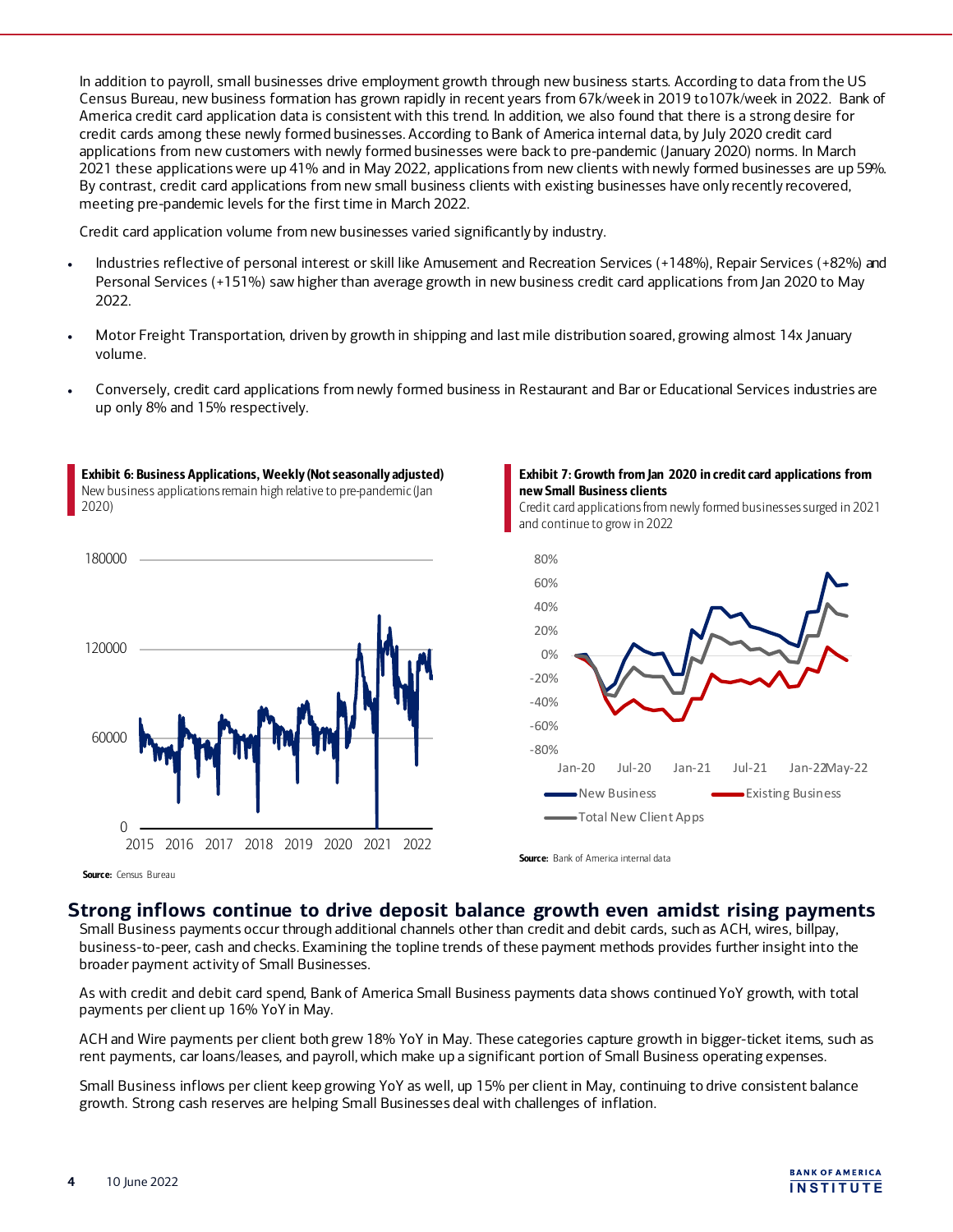#### Exhibit 8: YoY inflows and payments growth, 2020 to 2022

Strong growth in inflows continues to offset high payments and drive deposit balance growth.

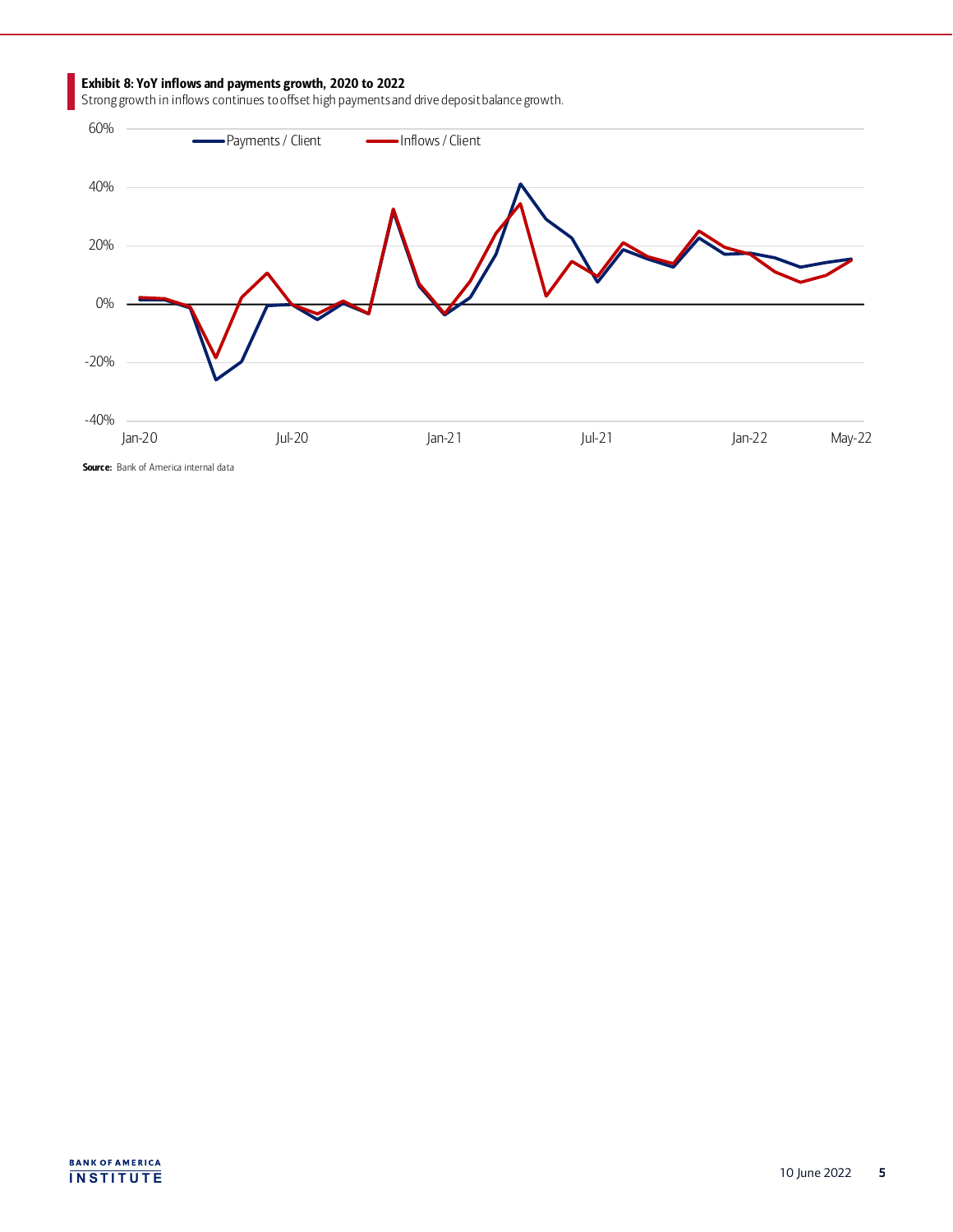## **Contributors:**

### **David Tinsley**

Senior Economist, Bank of America Institute

#### **Anna Zhou**

Economist, Bank of America Institute

### **Sources:**

### **Carol Lee Mitchell**

National Strategy & Segmentation Executive, Small Business

### **Julie Murphy**

Small Business Analytics Executive, Digital and Marketing

### **Josh Long**

Consumer Product Strategy Manager, Consumer and Small Business

### **Chris Wong**

Head of Small Business Products, Consumer and Small Business

### **Methodology**

Selected Bank of America transaction data are used to inform the macroeconomic views expressed in this report and should be considered in the context of other economic indicators and publicly available information. In certain instances, the data may provide directional and/or predictive value. The data used are not comprehensive; they are based on aggregated and anonymized selections of Bank of America data and may reflect a degree of selection bias and limitations on the data available.

Total payments include total credit card, debit card, ACH, wires, billpay, business-to-peer, cash and checks. The payments data represents aggregate spend from Small Business clients with a deposit account or a Small Business credit card. Total inflows include total ACH, wires, peer-to-business, cash, checks, credits to debit cards. The inflows data represents aggregate spend from Small Business clients with a deposit account. Data is not adjusted for seasonality, processing days or portfolio changes, and may be subject to periodic revisions.

Bank of America per client data represents activity spending from active Small Business clients with a deposit account or a Small Business credit card. Small businesses in this report include business clients within Bank of America and generally defined as under \$5mm in annual sales revenue. Data regarding merchants who receive payments are identified and classified by the Merchant Categorization Code (MCC) defined by financial services companies. The data are mapped using proprietary methods from the MCCs to the North American Industry Classification System (NAICS), which is also used by the Census Bureau, in order to classify spending data by subsector. Spending data may also be classified by other proprietary methods not using MCCs. Additional information about the methodology used to aggregate the data is available upon request.